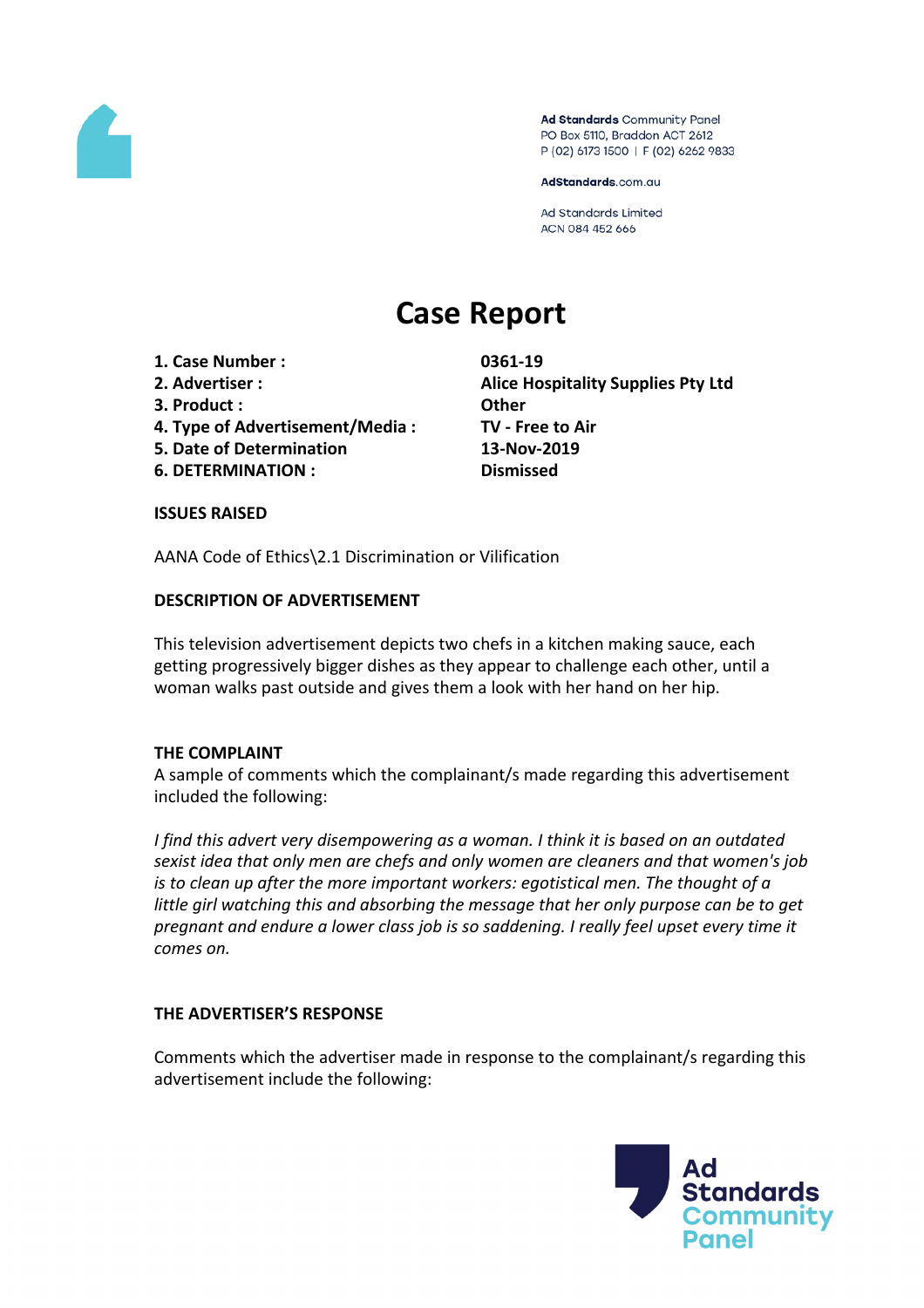

*I acknowledge receipt of the complaint received by Ad Standards regarding a commercial we produced for Alice Hospitality Supplies. The complaint has been onforwarded to me by the owner of Alice Hospitality Supplies.*

*I've enclosed an .mp4 of the commercial, together with the script and concept we wrote, as well our most recent CAD Advice and Classification.*

*I am the Production Manager at Imparja Television, where I've held this position for approx 10 years. I'm responsible for overseeing the production of this television commercial, I approved the final version for broadcast.*

*Imparja Television broadcasts throughout regional Australia to all states and territories excepting Western Australia, reaching more than 1 million viewers. The TVC for Alice Hospitality Supplies was produced in 2012 and has been broadcast on a regular schedule throughout our footprint each year since it was produced. This is the first complaint received.*

*As a woman, a professional, a mother, daughter, and more, I've seen nothing but the humour in this TVC and a clever play on the reference to the store where you can purchase 'hospitality supplies' such as saucepans, ladles, and anything you need for cooking and/or cleaning either at home or in the industry.*

*The humour of the concept can be heard in the choice of music and character voice of the voiceover and can be seen in the 'over the top' choice of old reel style footage with 'vintage' characteristics. As a whole, the commercial has an uplifting and comical feel from my perspective.*

*The intention of the commercial was never produced with an intention to offend, neither was it produced with any gender bias in mind.*

*Imparja Television is based in Alice Springs with a population of approx 25, 000 people. Our 'talent pool' is very limited when trying to produce television commercials. Initially the role of the person with the cleaning trolley had no gender identification, as far as we were concerned this role could be either male or female. The sister of one of our staff members agreed to play the 'comical' role. She was 8 months pregnant at the time, and now has two beautiful children. She didn't find the concept offensive and doesn't to this day. I believe both her son and daughter also find humour in the commercial.*

*This aside, the concept wasn't written to focus on her being the cleaner and having to clean up the mess made in the kitchen, it was having a person in the same work environment as the two chefs 'scoffing' at their silly competitive behaviour. The role of one chef is played by the proprietor of Alice Hospitality Supplies and the role of the other chef is played by a former member of my team, editor and sound director for the final commercial. Again, this role potentially could have been male or female, but our talent pool was limited. We thought it all came together quite well, both were of*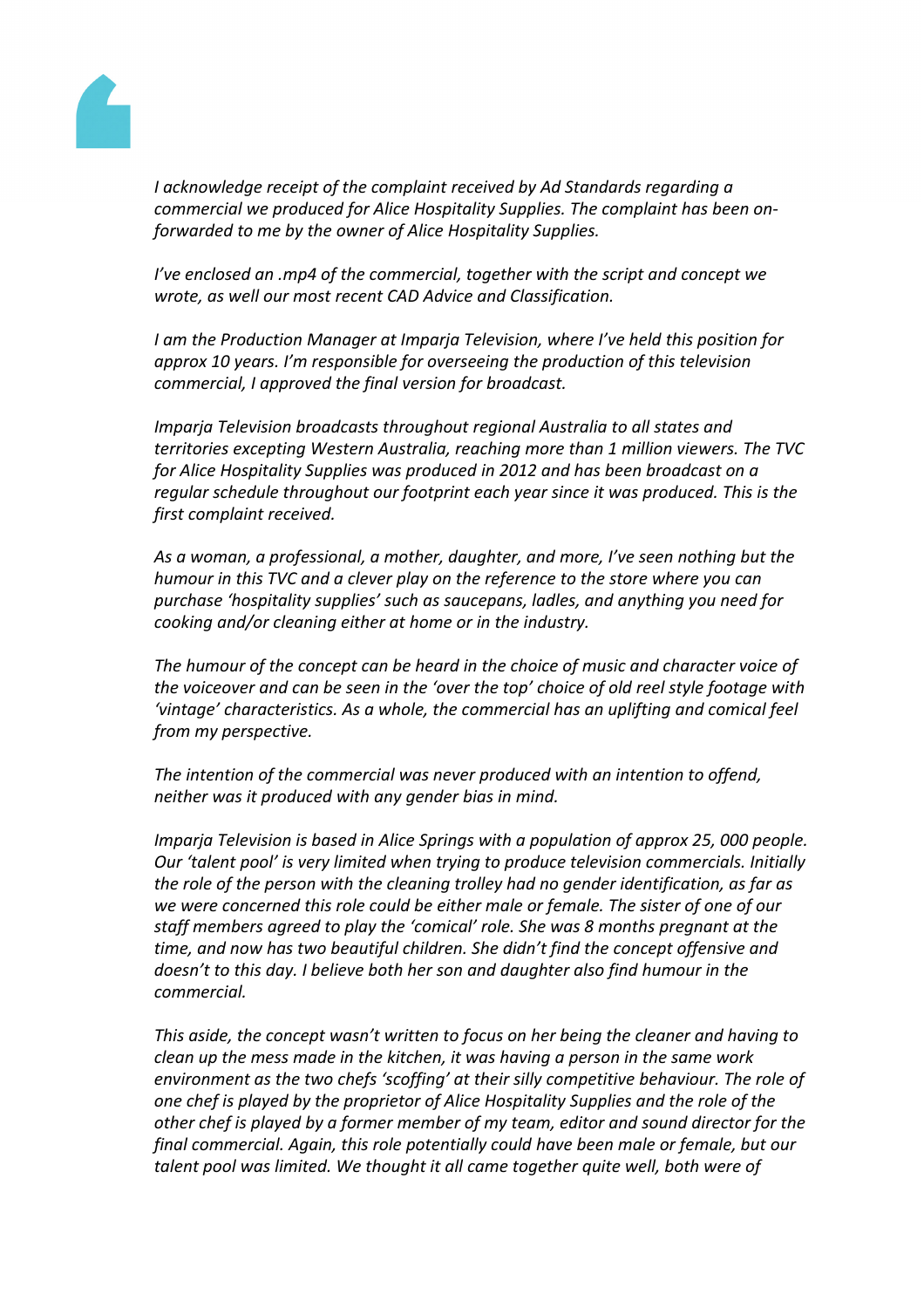

*similar height and played the roles well, what more could you ask when producing something of this light-hearted nature.*

*If we're raising concern for this commercial 'disempowering' a woman and it being "based on an outdated sexist idea that only men are chefs and only women are cleaners…." I would draw similar reference to the following two television commercials currently playing on our station and throughout our footprint, as well as throughout metropolitan footprints, particularly during the highly rated program 'The Block' on Channel 9;*

*Mitre 10 https://www.youtube.com/watch?v=OY7re913uAk*

*MYER https://www.youtube.com/watch?v=XAM5oEti5nU*

*The Mitre 10 television commercial only makes visual and verbal references to "tradies" being male, Scotty even yells out "G'day boys". There is no representation of female gender in the role of a 'tradie', suggesting only men are tradies. In-fact I only see 3 women in this TVC, all only in the role of consumers at a hardware store. Some might suggest this infers only men are 'tradies'.*

*The MYER television commercial, although featuring one male, significantly implies that shopping is female dominant, and this TVC primarily focuses on women in the fashion and shopping role. The commercial finishes with 3 women lined up and admiring their appearances giving reference to their shopping experience. Some might suggest this infers only women go shopping, and seek the admiration and endorsement of men regarding their appearance and purchases.*

*There are many more examples and references to be made to gender inequality throughout advertising which I'd suggest the complainant might equally take offence to or should, considering the disempowerment felt watching the Alice Hospitality Supplies television commercial. My thoughts would be that like the commercial we produced, other TVC' such as Mitre 10 and MYER were not produced with intent to offend or disempower. These TVC's appear to me to be light-hearted, fun and friendly.*

*I'm more than happy to discuss the complaint further, however I'd suggest if this TVC is found in fault of discrimination, degradation and more, or challenges the Code of Ethics, then the Community Panel needs to consider the precedent set and measure against which other commercials have been and continue to be produced.*

## **THE DETERMINATION**

The Ad Standards Community Panel (Panel) considered whether this advertisement breaches Section 2 of the AANA Code of Ethics (the Code).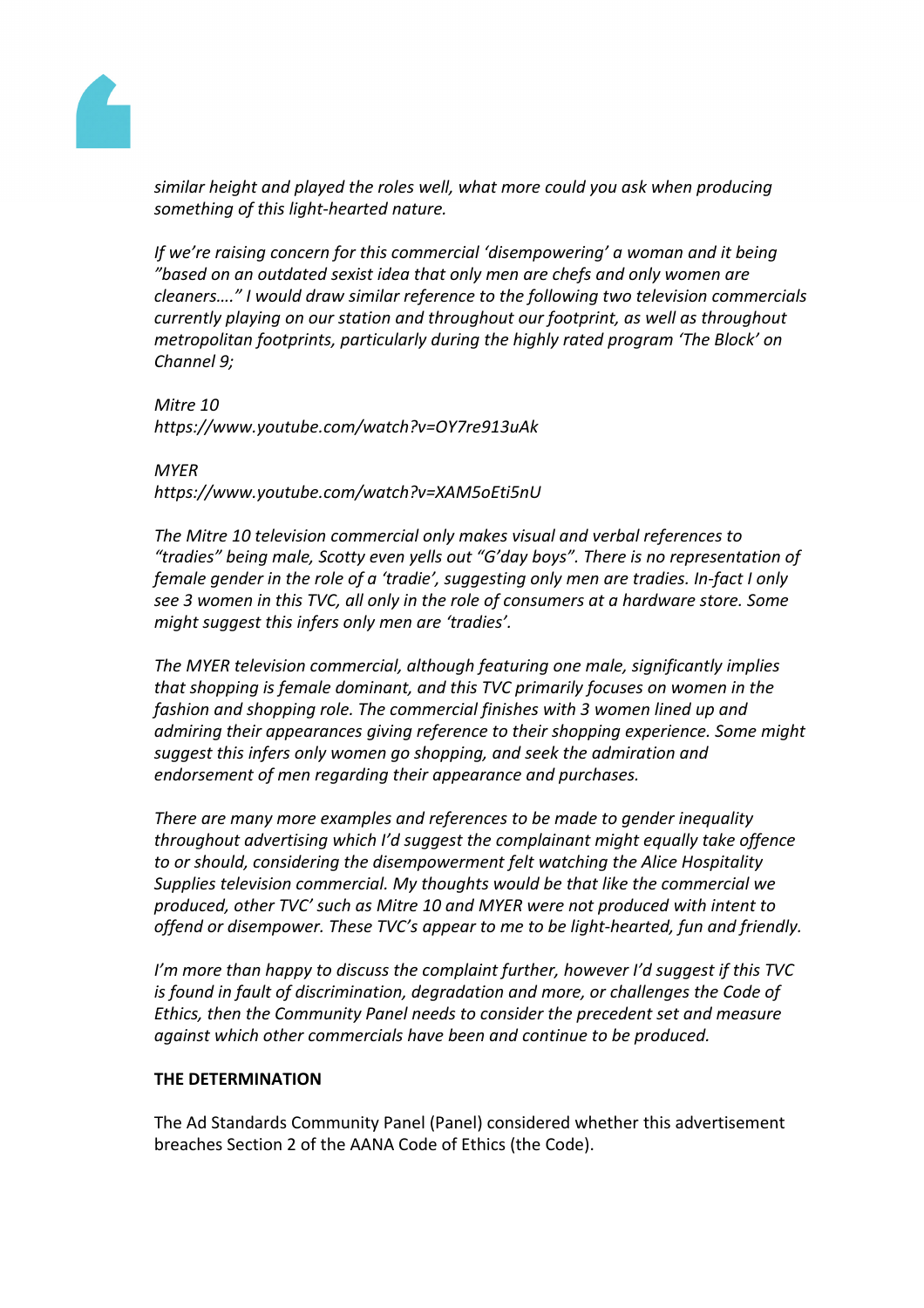

The Panel noted the complainant's concern that the advertisement is based on sexist ideas that only men are chefs and women are cleaners, and that it is the woman's job to clean up after men.

The Panel viewed the advertisement and noted the advertiser's response.

The Panel considered whether the advertisement complied with Section 2.1 of the Code which requires that 'advertisements shall not portray or depict material in a way which discriminates against or vilifies a person or section of the community on account of race, ethnicity, nationality, gender, age, sexual preference, religion, disability, mental illness or political belief.'

The Panel noted the Practice Note to Section 2.1 provides the following definitions:

"Discrimination – unfair or less favourable treatment.

Vilification – humiliates, intimidates, incites hatred, contempt or ridicule."

The Panel noted the practice note for this section of the Code states:

"Stereotypes may be used to simplify the process of communication in relation to both the product offered and the intended consumer. As such, advertisements may feature people undertaking gender-stereotypical roles … or displaying gender stereotypical characteristics… but they should take care to avoid suggesting that stereotypical roles or characteristics are:

- always associated with that gender;
- the only options available to that gender; or
- never carried out or displayed by another gender.

as this may amount to discrimination on the basis of gender."

The Panel considered that it is not clear in the advertisement that the woman is a cleaner, and that she could very easily be another kitchen worker or even the manager.

The Panel considered that the woman looks pointedly at the man who has made the spill, but does not make a move to clean it up.

The Panel considered there is no suggestion in the advertisement that it is the woman's role to clean up after the man, rather it was suggesting that she was frustrated at the behaviour of the men and the mess they were making.

The panel considered that the voice-over mentions cleaning equipment as the woman is walking away and there is no suggestion that she is the one who will be cleaning up the mess.

The Panel noted that it had previously considered a similar issue in case 0377-19, in which: